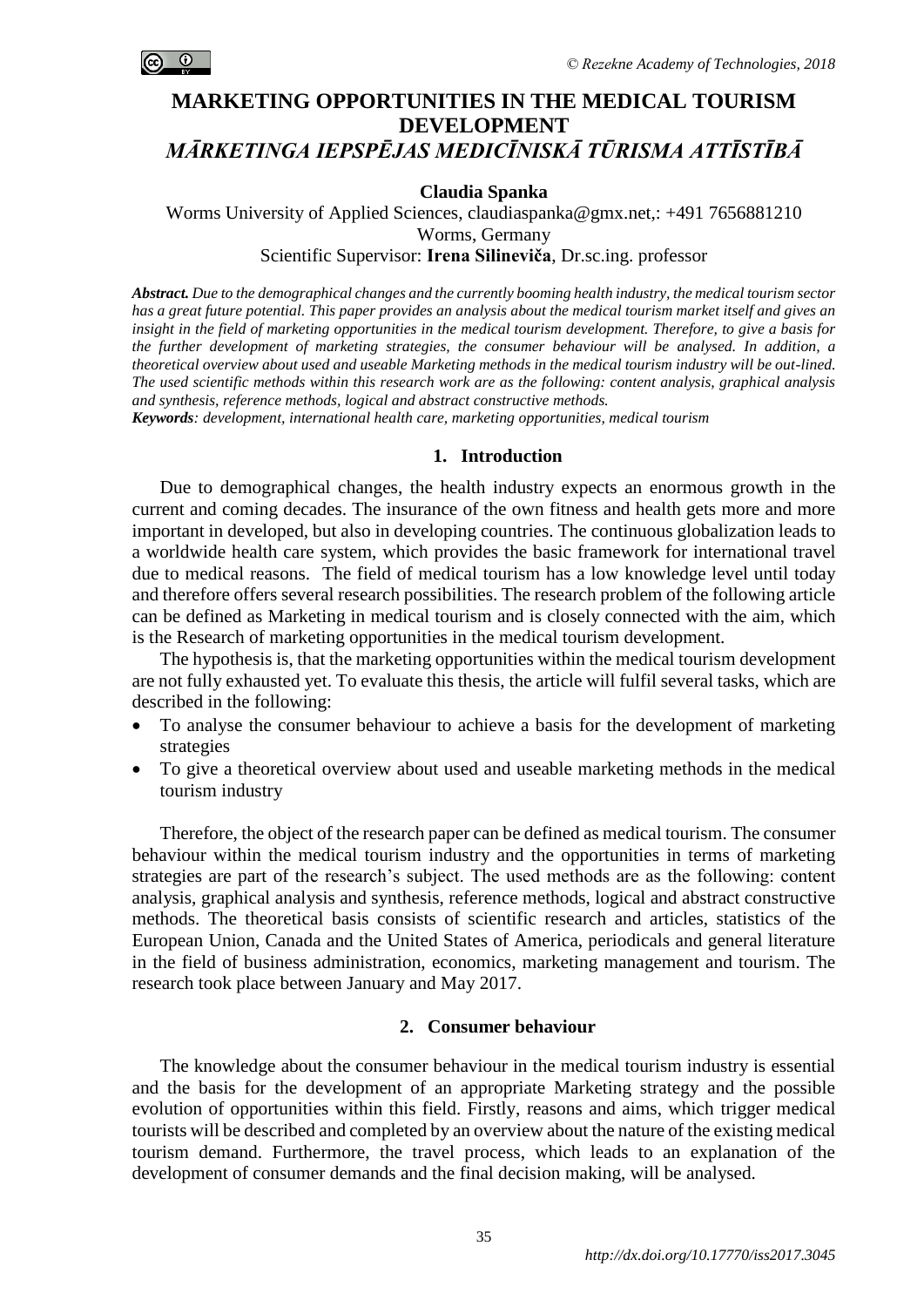# **2.1 Nature of medical tourism demand**

In the following, a brief overview about the nature of the medical tourism demand will be given by analysing its key elements:

# **Offer:**

Generally, a medical trip contains of two parts, the treatment and the holiday part, which can be combined flexible depending on the necessary procedure. Even though all medical issues can be treated internationally, there are four major groups, in which most treatments can be divided: illness, cosmetic surgery, dental care and eye-treatments (Danell, Mugomba, 2007, pp.17).

# **Social Aspects:**

A rise of the medical tourism industry can cause an increase of revenues and a positive and international image for the destination (Herrick, 2007, p.5). Nevertheless, the structure of the medical tourism branch leads to a discussion, which features, if international patients are taking away the facilities for an advanced domestic healthcare (Danell, Mugomba, 2007, pp.17). According to Tarun Khanna, professor from the Harvard Business School, both scenarios are not related with each other, which is expressed in the following quote:

*"The assumption seems to be that if medical tourism was banned, the doctors in question who were catering to wealthy patients would suddenly, as a practical matter, move to a village. It takes a different set of individuals, a different set of infrastructure circumstances to create that scenario.",*(Lagace, 2007)

Therefore, medical tourism does not need to be limited due to social reasons related to the domestic health care system and can, in some cases, even improve the infrastructure and facilities within a certain country.

# **Legal framework:**

While analysing medical tourism in a world based context, it becomes clear that a lack of appropriate legislations is existing. Especially for patients without health insurance, possible complications after a treatment in a foreign hospital can lead to serious financial and health problems.

Furthermore, problems can arise, when future patients need to apply for a visa to visit the chosen medical tourism destination, as the tourist-visa normally doesn't fulfil the regulations of a trip due to medical reasons. To avoid the complications of visa-regulations, some countries, as for example India, started to issue "medical visa".

General regulations and legislation need to be developed to guarantee standards and terms in all medical tourism destinations and within all companies and suppliers, who are related to this industry. As the human health is a very sensitive subject, it is from high importance to ensure the professionality within this tourism niche.

# **Infrastructure:**

The infrastructure in a medical tourism destination consists not only of the availability and quality of the medical service, but relies also on the local community, medical advances in the accessible technology and human resources, especially in terms of medical staff.

Specifically, in developing countries, one of the key supporter of the medical tourism industry has to be the local government, which needs to invest in facilities, but even more important, in human capital and image building. For a further growth, the access to medical tourism supplier should be eased and the logistic system must run smoothly.

In already highly developed countries, the current trend is vis-versa. Countries as Switzerland, the United Kingdom or Norway are seeking for a privatization of the health-care sector, which generally leads to higher efficiency and at the same time, higher costs.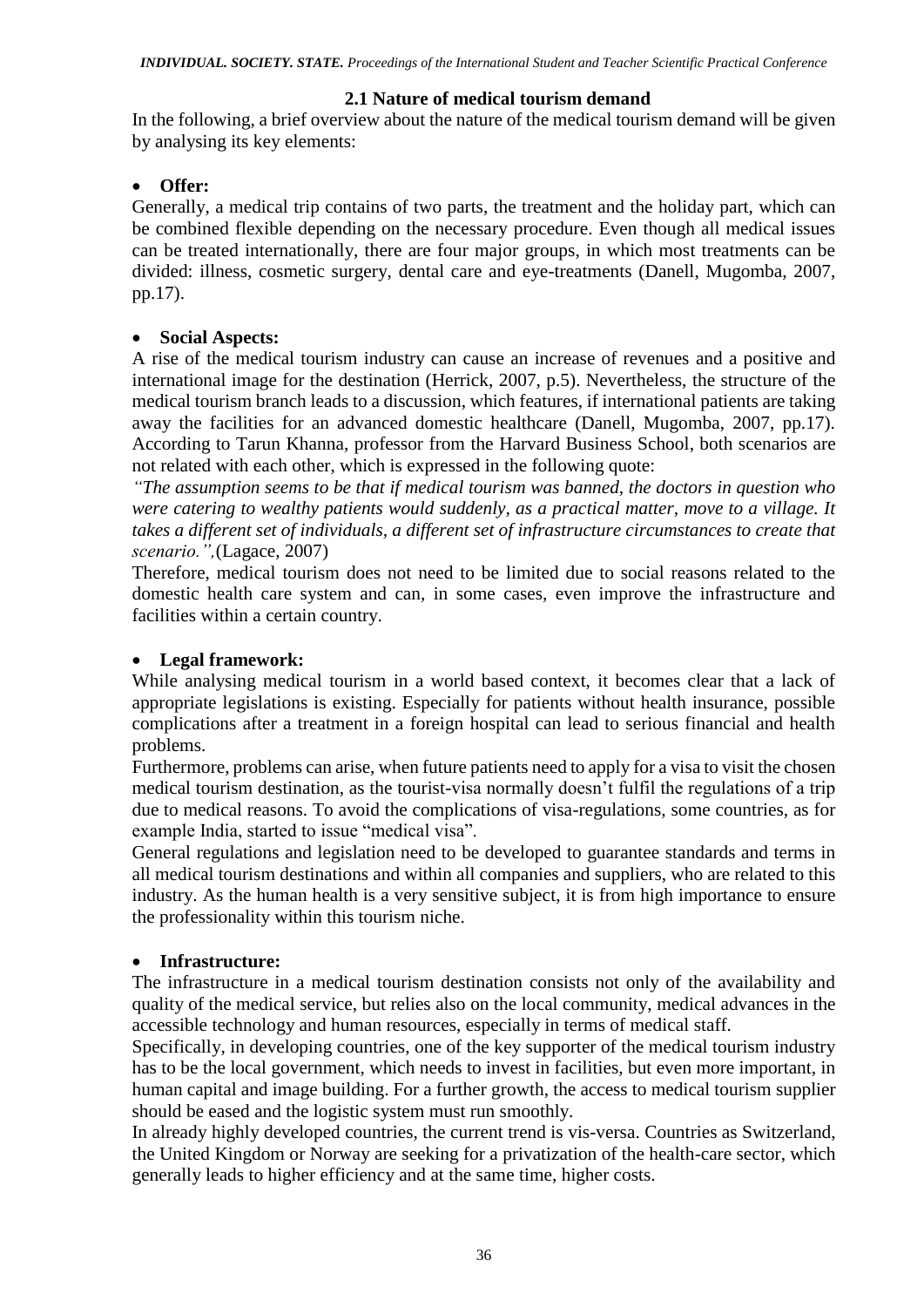#### **Distribution:**

In the medical tourism branch exist two possible ways of distribution: through intermediaries or directly from the supplier to the customer. As intermediaries normally charge a surplus or an additional fee, it is necessary to explain the value behind the function of an intermediary. Generally, they fulfil the tasks of generating a local availability of a certain service and package and gather these services. Intermediaries usually operate from the home country of the consumer and can therefore create an atmosphere of trust. In terms of direct distribution, the supplier often cooperates with local tourism services in the destination to be able to offer a complete medical tourism product, consisting of medical and leisure parts. Patients will only choose a destination and accordingly a supplier, which can communicate trust and quality successfully (Danell, Mugomba, 2007, pp.17).

#### **2.2 Travel process**

Before medical tourists are travelling, a period of planning and research takes place, which can be described by the term Pre-Trip. The process of Pre-Travel can be divided into the steps motivation and research. The motivation for medical tourism can mainly be found in unmet healthcare needs at home. High costs and dissatisfaction with the health care system, which is provided domestically are the key drivers for medical tourism. Furthermore, most medical tourist experience the possibility to travel to a foreign country as appealing (Casken, Eissler, 2013).

While the patient need to find the Motivation for travelling abroad within their personal environment, which is highly related to national health care systems, the research part depends more on medical tourism supplier. Possible future consumer use newspapers, Internet, radio, books, but especially personal contacts and references to research about medical tourism (IUBH, 2016, p.6). Foreign treatments are only chosen, if enough information about the treatments, prices and expected quality are provided before the trip. Without these information, possible future clients will not even evaluate foreign health care as an option. Medical tourism supplier need to be visible on an international platform to be considered from foreign patients. A strong marketing is therefore highly necessary (Carrera, Runnels, 2012).

One of the key aspect for a successful medical journey, which can be influenced by the supplier, is the communication, which is closely related to the reassurance during the trip. The transparency before, during and after needs to be ensured, to create a safe environment for the patient. It is necessary to provide clear and understandable information about the expiration and the cost structure. Furthermore, it is from high importance to ensure that the patient feels safe and in good hands. In this context, it is helpful to keep language barriers as minimal as possible and to employee friendly and competent staff (IUBH, 2016). Follow-up care and advise from the side of the supplier is highly important for the success of the treatment and the wellbeing of the patient. A good relation with domestic health care supplier can support the process and ensure that it is running smoothly (Casken, Eissler, 2013).

Generally, the process shows, that a clear presence of the supplier is necessary during all steps. Key elements for a satisfied customer are transparency and a clear communication, which can even attract further patients and create a positive image by itself.

#### **3. Marketing methods in medical tourism**

By using marketing methods, supplier can understand the demand of future clients and are able to present the own product accordingly. Consequently, the marketing concept is one of the key elements of every business strategy. The difficulty in promoting the sensible health sector can be seen in the high amount of existing consultancies and Public Relation agencies, which are settled in the industry.

Generally, the medical tourism industry consists of three different actors on the supplier side, the clinics and hospitals, the intermediaries and the destination itself. Therefore, the medical tourism marketing concept is diversified, as destinations, treatments or bundled medical trips are promoted differently and separately. The marketing concept, which can lead to a change of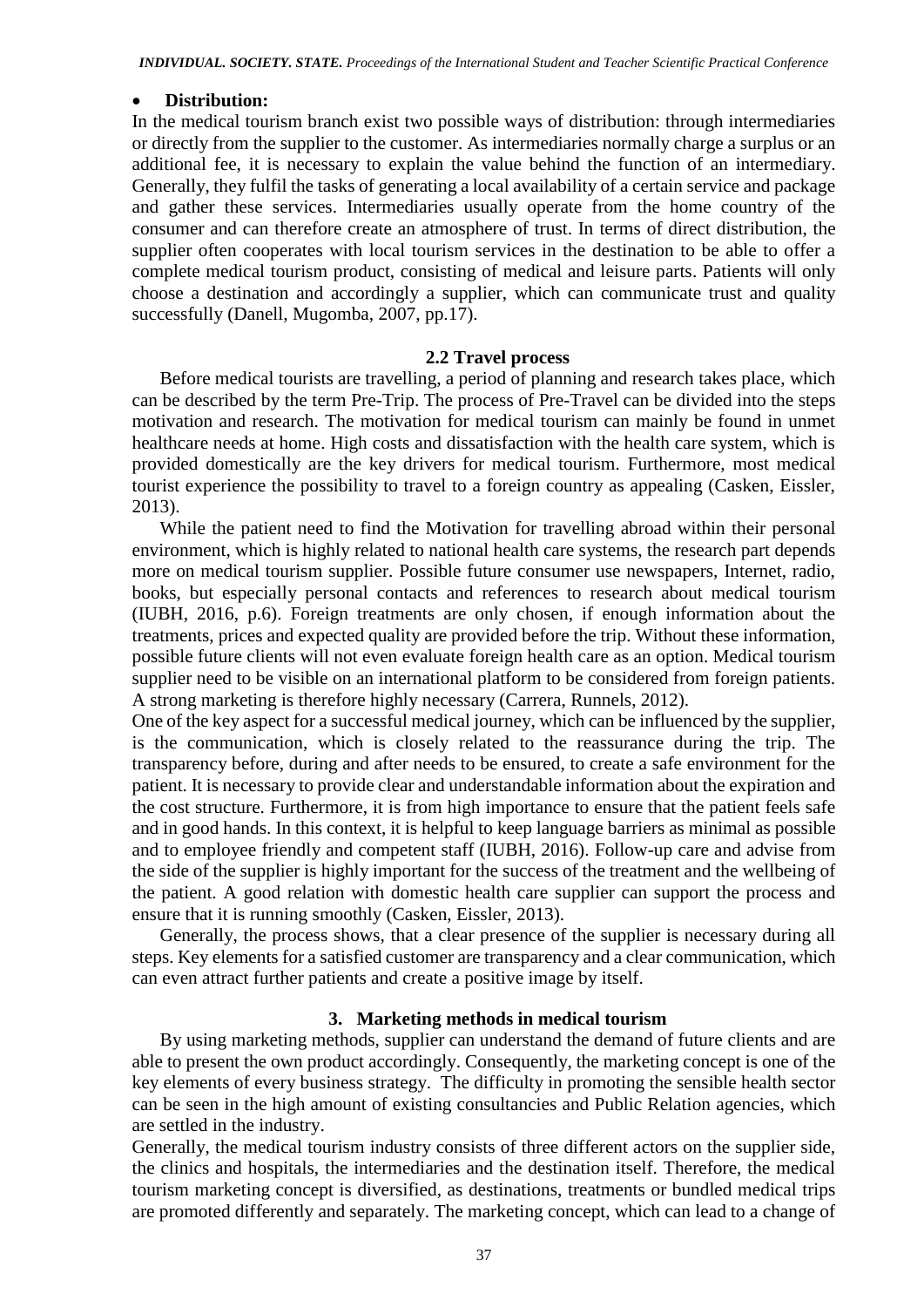the image and therefore cause a higher demand, was developed by Freyer and consists of five parts (Freyer, 2011, p.349):

### **Cooperation**

A cooperation can be understood as a voluntary collaboration between two or more partners. In terms of medical tourism marketing, cooperation face an increasing importance, as personal and financial resources can be bundled and therefore synergies can occur (Freyer, 2009, p.536). To support a growth of international patients, it is necessary to build cooperation across the border. With an international network of European experts, a destination can present itself as a high quality medical tourism destination. As health care is a very sensitive topic, future patients mainly rely on personal recommendations. Therefore, supplier need to build strong collaborations on the one hand and satisfy further patients due to high quality- and service-level on the other hand to create a positive feedback through testimonials.

### **Digital and Printed Media**

Several possibilities to combine marketing methods within printed and digital media are existing. Options can include brochures, poster, radio or TV spots, branding, the use of social media and further more (Freyer, 2009, p.610).

As typical for the advertisement of tourism products, the actors within the medical tourism industry mainly focus on event marketing (**promotion**) or print media, as for example scientific journals or even aircraft magazines. As well, documentaries, shown on TV, can cause a higher interest in the branch. Especially hospitals use advertisement to strengthen their professional image. Therefore, the education background and experience of the staff might be published. In addition, appealing factors, as the possible combination with leisure and tourism or the exotic character of a destination is underlined to show the positive sides of seeking healthcare across borders (Danell, Mugomba, 2007, pp.17).

### **Personal Sales**

Positive effects of personal sales are, that central information can be given and it is possible to react directly to upcoming problems. If this is the case, Personal Sales can improve the image of a tourism product rapidly (Bieger, Beritelli, 2013, p.187).

Personal Sales outside of a destination can only be realised with the help of partners, therefore the aspect of Personal Sales is strongly related with international cooperation. It is necessary to build strong networks with foreign travel agencies and medical tour operator to ensure the possibility of Personal Sales in the country of origin of future patients.

#### **Promotion**

Methods within promotion are time limited and action orientated. Results of these methods take place directly on the point of sales (Freyer, 2009, p.610). One of the key promotion elements are the visits of foreign exhibitions or trade fairs and the use of event marketing (Holzbauer, 2010, p.290). For the future, it might be useful to present a health destination, hospital or an intermediary at international travel fairs, as the ITB (Internationale Tourismus-Börse, biggest travel fair in the world). Furthermore, the participation on health trade fairs and exhibitions should be expanded. It is necessary to include all branches of the medical tourism industry in this kind of presentations to ensure an overall insight and transparency for the customer. Therefore, all supplier need to work closely together to let synergy effects occur and to increase the positive reflection of the image on all actors within a certain field.

#### **Public Relations**

Public Relations have the function to inform and to convince. Therefore, these actions should lead to an improved image in the long term. If public relation methods are used correctly, the trust in information and the image itself can be strengthen (Gerke, 2007, p.290). Possibilities for the use of public relation methods are for example press releases, which can occur for an event or an exhibition. A further Public Relation method is the organization of Fam Trips (Freyer, 2009, p.612). In best case, Fam Trips lead to a positive report about the destination and the current offer. As the report is given from an unconcerned person, the information seems to be very trustfully and transparent (Cole, 2000, p.292). In terms of medical tourism, the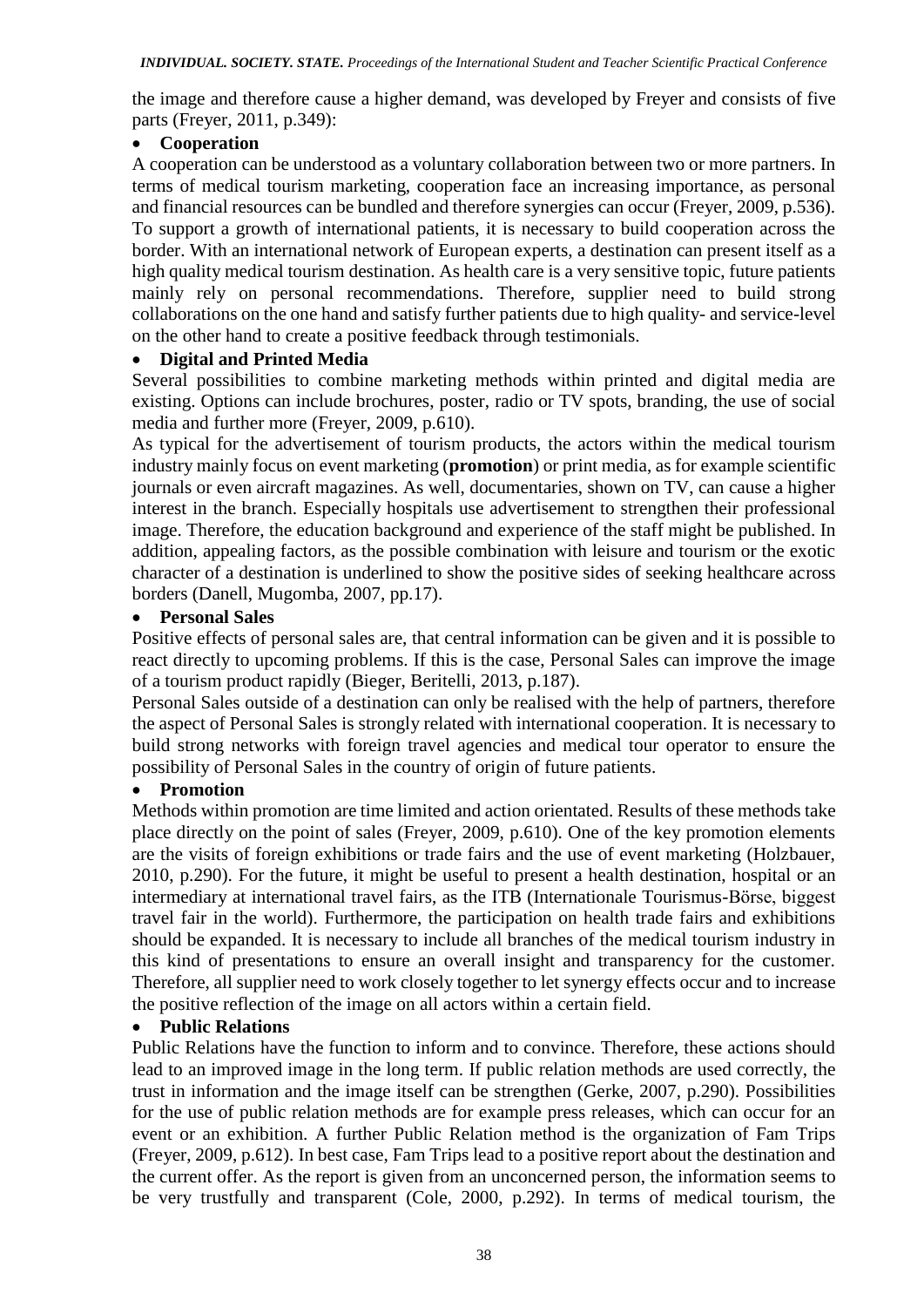organization of fam trips could include the invitation of foreign experts, as doctors or foreign employees in the health industry.

In conclusion, the current situation in terms of marketing concepts within the medical tourism industry and its destinations is diversified. To attract customers, intermediaries, supplier and the local government need to work closely together.

Furthermore, a lot of possible marketing methods are existing, which can support and push the demand for a medical tourism product. Medical tourism supplier need to keep in mind, that the human health is a very sensitive topic. Therefore, the positive feedback of testimonials and foreign medical specialists is the key to every successful marketing concept. Only with the support of foreign experts and patients it is possible to build a trustworthy marketing strategy. This strategy can be supported by the methods mentioned above, which should be chosen and used carefully. Like that, a presence and availability in the international market can be achieved, without overwhelming a possible future patient.

#### **4. Conclusion**

In conclusion, the great potential of the medical tourism market is undisputed. The aim of the research work is to concentrate on the research of marketing opportunities in the medical tourism and therefore to provide the theoretical knowledge for a further analysis and development.

The main findings of the research paper are presented in the following:

- 1. Medical tourism does not need to be limited due to social reasons related to the health care system and can even improve the infrastructure and facilities within a certain country.
- 2. While highly developed countries are seeking for a privatization of the health-care sector, developing countries need a strong support of the government for the creation of a medical tourism industry.
- 3. Possible future consumer use newspapers, Internet, radio, books, but especially personal contacts and references to research about medical tourism.
- 4. The situation in terms of a Marketing concept is diversified, as destinations, intermediaries and clinics promote themselves differently and separately. A close connection between all actors within the industry is necessary.
- 5. Medical tourism supplier need to keep in mind, that the human health is a very sensitive topic. Therefore, the positive feedback of testimonials and foreign medical specialists is the key to every successful marketing concept.

As the existing situation in terms of marketing within the industry is inhomogeneous, a structured concept can lead to a competitive advantage. The above findings make the complexity of a marketing concept clear. The given hypothesis, which points out, that the marketing opportunities within the field of medical tourism are not fully exhausted yet, can therefore be justified.

#### **References**

#### **Books**

- 1. Bieger, T.; Beritelli, P. (2013): *Management von Destinationen*,, eighth Edition, Oldenbourg Wissenschaftsverlag GmbH, Munich
- 2. Cole, A. D. (2000): *Vermarktung internationaler Destinationen – Die Arbeit der ausländischen Tourismusvertretungen in Deutschland*, In: Landgrebe, S. (Publisher): Internationaler Tourismus (p. 283- 296), 318 pages, Oldenbourg Wissen-schaftsverlag GmbH, Munich/ Vienna
- 3. Freyer, W. (2011): *Tourismus – Einführung in die Fremdenverkehrsökonomie*, tenth Edition, Oldenbourg Wissenschafts-verlag GmbH, Munich
- 4. Freyer, Walter (2009): *Tourismus-Marketing – Marktorientiertes Management im Mikro- und Makrobereich der Tourismuswirtschaft*, 6., sixth edition, München, Oldenbourg Wissenschaftsverlag GmbH
- 5. Gerke, T. (2007): *Verkaufsförderung im Tourismus – Von der Idee zum 5-Sterne-Urlaub*, mi-Fachverlag, Landsberg am Lech
- 6. Holzbauer, U. et al. (2010): *Eventmanagement – Veranstaltungen professionell zum Erfolg führen*, fourth Edition, Springer Verlag, Heidelberg